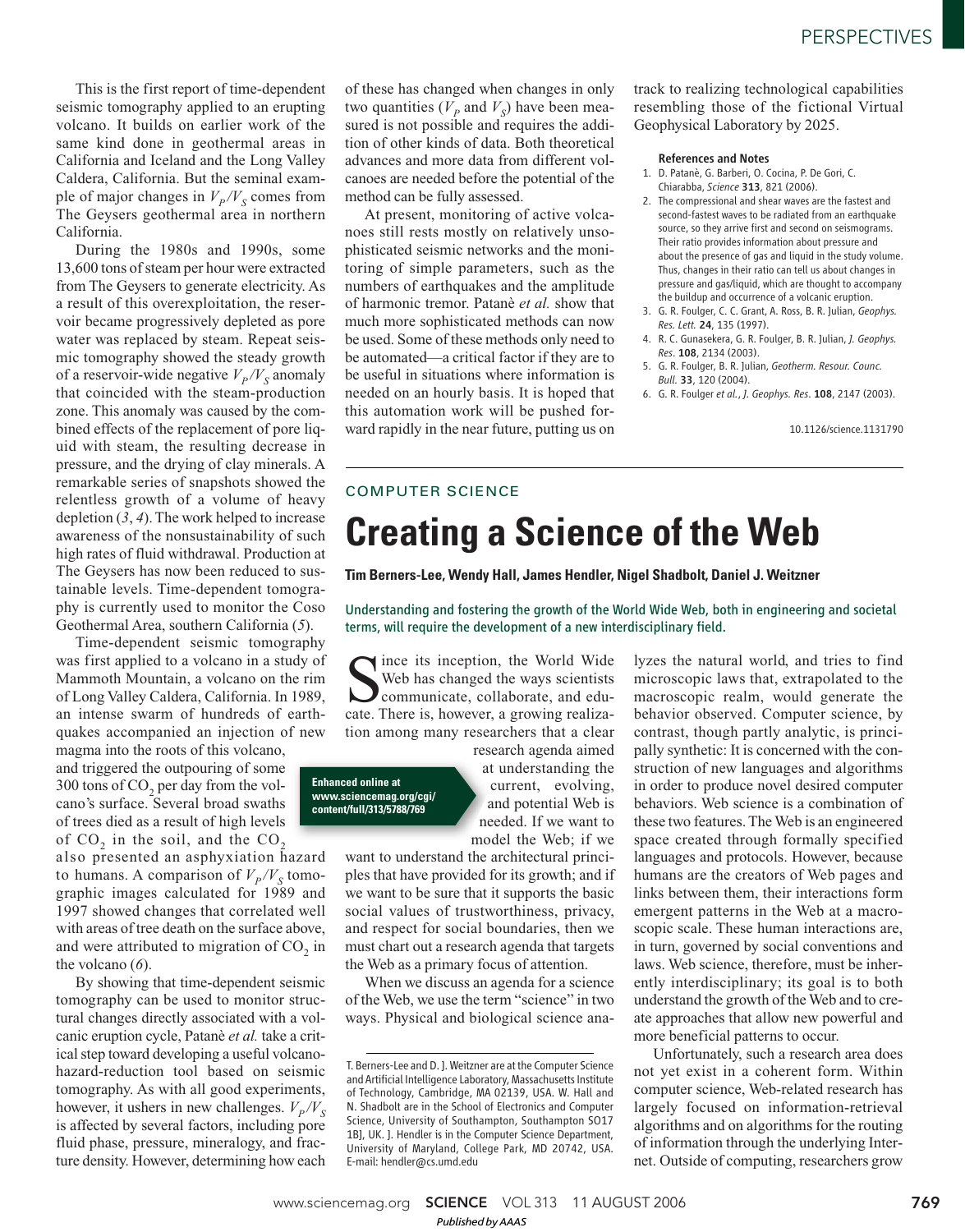## PERSPECTIVES

ever more dependent on the Web; but they have no coherent agenda for exploring the emerging trends on the Web, nor are they fully engaged with the emerging Web research community to more specifically focus on providing for scientists' needs.

Leading Web researchers discussed the scientific and engineering problems that form the core of Web science at a workshop of the British Computer Society in London in September 2005 (*1*). The participants considered emerging trends on the Web and debated the specific types of research needed to exploit the opportunities as new media types, data sources, and knowledge bases become "Webized," as Web access becomes increasingly mobile and ubiquitous, and as the need increases for privacy guarantees and control of information on the Web.

The workshop covered a wide range of technical and legal topics. For example, there has been research done on the structure and topology of the Web (*2*, *3*) and the laws

given topic. Conventional informationretrieval techniques are insufficient at the scale of the Web. However, it turns out that human topics of conversation on the Web can be analyzed by looking at a matrix of links (*7, 8*). The mathematics of information retrieval and structure-based search will certainly continue to be a fertile area of research as the Web itself grows. However, approaches to developing a mathematical framework for modeling the Web vary widely, and any substantive impact will, again, require a new approach. The processoriented methodologies of the formal systems community, the symbolic modeling methodologies of the artificial intelligence and semantics researchers, and the mathematical methods used in network analyses are all relevant, but no current mathematical model can unify all of these.

One particular ongoing extension of the Web is in the direction of moving from text documents to data resources (see the figure).



The Web yesterday and today. (Left) The World Wide Web circa 1990 consisted primarily of text content expressed in the Hypertext Markup Language (HTML), exchanged via the hypertext transfer protocol (HTTP), and viewed with a simple browser pointing to a Universal Resource Locator (URL). (Right) Users of the Web now have a variety of top-level tools to access richer content including scalable vector graphics, the Semantic Web, multimodal devices (e.g., voice browsers), and service descriptions. These are expressed in extended markup language (XML), exchanged by newer protocols [e.g., HTTP 1.1 and SOAP (simple object access protocol)] and are addressed by uniform resource identifier (URI) schemes.

of connectivity and scaling to which it appears to conform (*4*–*6*). This work leads some to argue that the development of the Web has followed an evolutionary path, suggesting a view of the Web in ecological terms. These analyses also showed the Web to have scale-free and small-world networking structures, areas that have largely been studied by physicists and mathematicians using the tools of complex dynamical systems analysis.

The need for better mathematical modeling of the Web is clear. Take the simple problem of finding an authoritative page on a In the Web of human-readable documents, natural-language processing techniques can extract some meaning from the human-readable text of the pages. These approaches are based on "latent" semantics, that is, on the computer using heuristic techniques to recapitulate the intended meanings used in human communication. By contrast, in the "Semantic Web" of relational data and logical assertions, computer logic is in its element, and can do much more.

Researchers are exploring the use of new, logically based languages for question answering, hypothesis checking, and data modeling. Imagine being able to query the Web for a chemical in a specific cell biology pathway that has a certain regulatory status as a drug and is available at a certain price. The engineering challenge is to allow independently developed data systems to be connected together without requiring global agreement as to terms and concepts. The statistical methods that serve for the scaling of language resources in search tasks and the data calculi that are used in scaling database queries are largely based on incompatible assumptions, and unifying these will be a major challenge.

Despite excitement about the Semantic Web, most of the world's data are locked in large data stores and are not published as an open Web of inter-referring resources. As a result, the reuse of information has been limited. Substantial research challenges arise in changing this situation: how to effectively query an unbounded Web of linked information repositories, how to align and map between different data models, and how to visualize and navigate the huge connected graph of information that results. In addition, a policy question arises as to how to control the access to data resources being shared on the Web. This latter question has implications both with respect to underlying technologies that could provide greater protections, and to the issues of ownership in, for example, scientific data-sharing and grid computing.

The scale, topology, and power of decentralized information systems such as the Web also pose a unique set of social and publicpolicy challenges. Although computer and information science have generally concentrated on the representation and analysis of information, attention also needs to be given to the social and legal relationships behind this information (*9*). Transparency and control over these complex social and legal relationships are vital, but require a much betterdeveloped set of models and tools that can represent these relationships. Early efforts at modeling in the area of privacy and intellectual property have begun to establish the scientific and legal challenges associated with representing and providing users with control over their own information. Our aim is to be able to design "policy aware" systems that provide reasoning over these policies, enable agents to act on a user's behalf, make compliance easier, and provide accountability where rules are broken.

Web science is about more than modeling the current Web. It is about engineering new infrastructure protocols and understanding the society that uses them, and it is about the